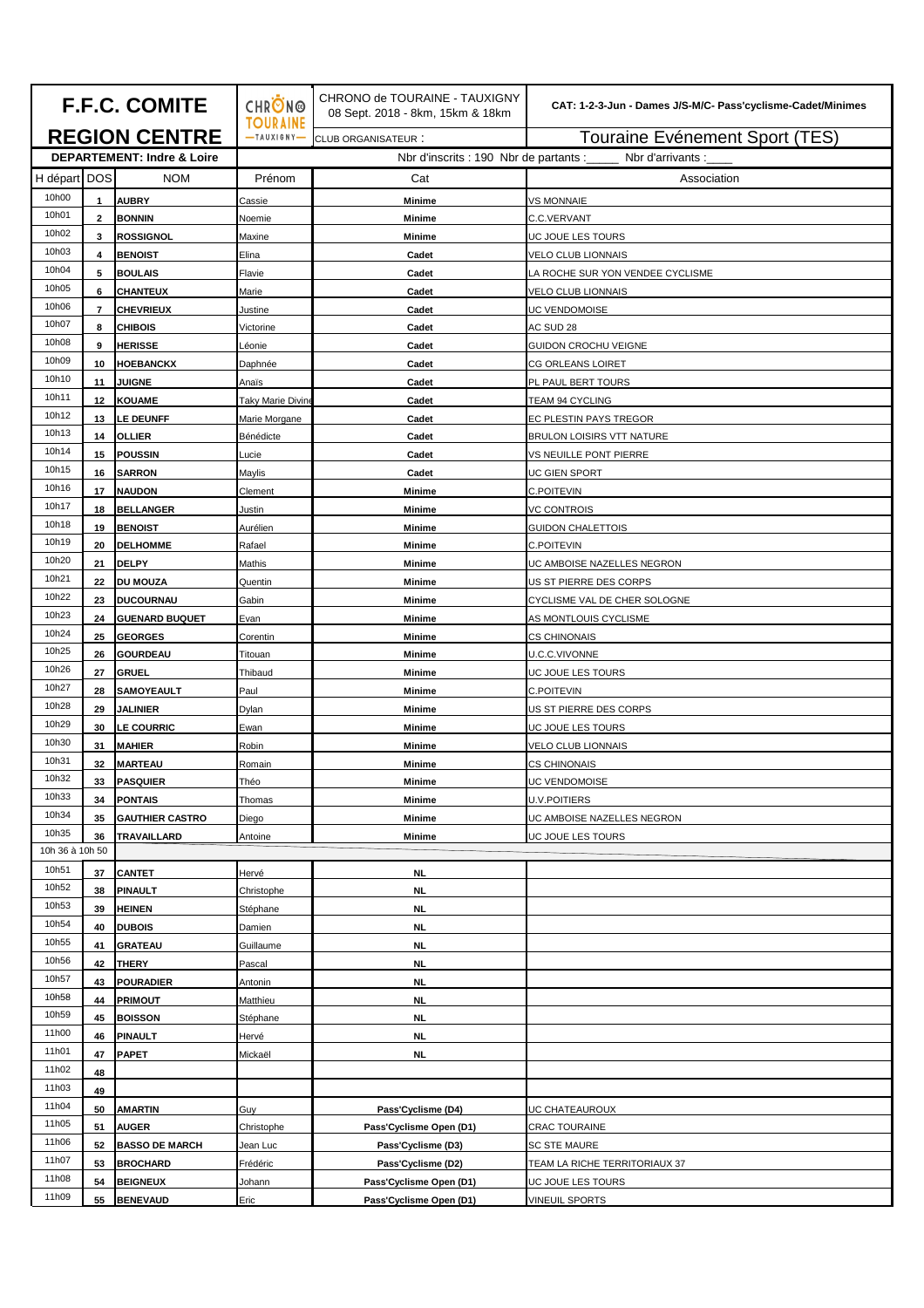| H départ | <b>DOS</b>     | <b>NOM</b>        | Prénom       | Cat                     | Association                   |
|----------|----------------|-------------------|--------------|-------------------------|-------------------------------|
| 11h10    | 56             | <b>BESCHON</b>    | Jérôme       | Pass'Cyclisme (D1)      | VS MONNAIE                    |
| 11h11    | 57             | <b>BESINEAUD</b>  | Jean Yves    | Pass'Cyclisme (D3)      | CLUB LOISIR MARTELL CYCLO     |
| 11h12    | 58             | BIDEAU            | Vincent      | Pass'Cyclisme (D1)      | VC BONDY                      |
| 11h13    | 59             | <b>BODIN</b>      | Philippe     | Pass'Cyclisme (D3)      | CS CHINONAIS                  |
| 11h14    | 60             | <b>BONNIN</b>     | David        | Pass'Cyclisme Open (D1) | C.C.VERVANT                   |
| 11h15    | 61             | <b>BOULANGER</b>  | Philippe     | Pass'Cyclisme Open (D1) | AMICALE DE NEUVILLE           |
| 11h16    | 62             | COUTANCEAU        |              |                         |                               |
| 11h17    |                | <b>DAMECOUR</b>   | Christophe   | Pass'Cyclisme Open (D1) | AC SUD 28                     |
| 11h18    | 63             |                   | Frédéric     | Pass'Cyclisme (D3)      | ESPOIR BIKE TEAM              |
| 11h19    | 64             | <b>DELAPORTE</b>  | Christophe   | Pass'Cyclisme (D4)      | UV DESCARTES                  |
| 11h20    | 65             | <b>DELBART</b>    | Steve        | Pass'Cyclisme (D2)      | INDRE VELO PASSION            |
| 11h21    | 66             | <b>FAUCHER</b>    | Patrick      | Pass'Cyclisme Open (D2) | <b>SC STE MAURE</b>           |
| 11h22    | 67             | <b>FOUSSARD</b>   | Quentin      | Pass'Cyclisme Open (D1) | U.V.POITIERS                  |
| 11h23    | 68             | <b>FREIRE</b>     | Jose Manuel  | Pass'Cyclisme (D4)      | AC ECHIRE                     |
| 11h24    | 69             | <b>FRONTEAU</b>   | Didier       | Pass'Cyclisme (D4)      | ASPTT CHATEAUROUX             |
| 11h25    | 70             | <b>GILLOT</b>     | Alain        | Pass'Cyclisme (D4)      | TEAM LA RICHE TERRITORIAUX 37 |
|          | 71             | <b>GUILLAIN</b>   | Matthieu     | Pass'Cyclisme (D2)      | PL PAUL BERT TOURS            |
| 11h26    | 72             | <b>JAHAN</b>      | Christophe   | Pass'Cyclisme Open (D2) | <b>BLOIS CYCLOSPORT</b>       |
| 11h27    | 73             | <b>LARCHER</b>    | Jérome       | Pass'Cyclisme (D3)      | GUIDON CROCHU VEIGNE          |
| 11h28    | 74             | LEHIR             | Cyril        | Pass'Cyclisme Open (D1) | VELO CLUB LIONNAIS            |
| 11h29    | 75             | LOCHE             | Laurent      | Pass'Cyclisme (D2)      | <b>ASPO TOURS CYCLISME</b>    |
| 11h30    | 76             | LOPEZ             | Morgan       | Pass'Cyclisme (D1)      | ACV BALLAN MIRE               |
| 11h31    | 77             | <b>MACHEFER</b>   | Samuel       | Pass'Cyclisme (D3)      | TOURAINE EVNMT SPORT          |
| 11h32    | 78             | <b>MAHIER</b>     | <b>BRUNO</b> | Pass'Cyclisme (D1)      | VELO CLUB LIONNAIS            |
| 11h33    | 79             | <b>MOLAC</b>      | Jean Marie   | Pass'Cyclisme (D2)      | TEAM RENAUDIN CYCLISTE        |
| 11h34    | 80             | PELLET GASSIES    | Thierry      | Pass'Cyclisme (D4)      | VC BLEROIS                    |
| 11h35    | 81             | POULLEAU          | Philippe     | Arbitre Régional ()     | <b>BLOIS CYCLOSPORT</b>       |
| 11h36    | 82             | <b>POUSSIN</b>    | Flavien      | Pass'Cyclisme (D3)      | UC JOUE LES TOURS             |
| 11h37    | 83             | <b>ROUZAUD</b>    | Ange         | Pass'Cyclisme (D3)      | ASPO TOURS CYCLISME           |
| 11h38    | 84             | SICAULT           | Jean Marc    | Pass'Cyclisme (D4)      | UC AIGURANDE                  |
| 11h39    | 85             | VIDAL             | Maurice      | Pass'Cyclisme (D4)      | AC ECHIRE                     |
| 11h40    | 86             | VIGNETTE          | Eric         | Pass'Cyclisme (D4)      | AC TOURAINE                   |
| 11h41    | 87             | WALL              | Johan        | Pass'Cyclisme Open (D1) | VS CHAMBRAISIEN               |
| 11h42    | 88             | <b>GREENFIELD</b> | Michaël      | Pass'Cyclisme (D3)      | TEAM LA RICHE TERRITORIAUX 37 |
| 11h43    | 89             | <b>BLANCHARD</b>  | Kévin        | Pass'Cyclisme (D3)      | <b>SC STE MAURE</b>           |
| 11h44    | 90             | <b>MOUS</b>       | Eric         | Pass'Cyclisme (D4)      | GUIDON CROCHU VEIGNE          |
| 11h45    | 91             |                   |              |                         |                               |
| 11h46    | 92             |                   |              |                         |                               |
| 11h47    | 93             |                   |              |                         |                               |
| 11h48    | 94             |                   |              |                         |                               |
| 11h49    | 95             |                   |              |                         |                               |
| 11h50    | 96             |                   |              |                         |                               |
|          |                |                   |              |                         |                               |
| 14h00    | $\mathbf{1}$   | ALARY             | Louis        | Cadet                   | AS MONTLOUIS CYCLISME         |
| 14h01    | $\mathbf{2}$   | <b>AUBRY</b>      | Baptiste     | Cadet                   | VS MONNAIE                    |
| 14h02    | 3              | <b>AUDON</b>      | Gabin        | Cadet                   | UC AMBOISE NAZELLES NEGRON    |
| 14h03    | 4              | <b>AUDOUYS</b>    | Benjamin     | Cadet                   | AS MONTLOUIS CYCLISME         |
| 14h04    | 5              | <b>AUTRIVE</b>    | Léo          | Cadet                   | VS MONNAIE                    |
| 14h05    | 6              | <b>BENOIST</b>    | Léo          | Cadet                   | VELO CLUB LIONNAIS            |
| 14h06    | $\overline{7}$ | <b>BERNUCHON</b>  | Noe          | Cadet                   | V.NAINTRE                     |
| 14h07    | 8              | <b>BONNIN</b>     | Matheo       | Cadet                   | C.C.VERVANT                   |
| 14h08    | 9              | CONTREAU          | Tom          | Cadet                   | AS MONTLOUIS CYCLISME         |
| 14h09    | 10             | <b>CREPIN</b>     | Thomas       | Cadet                   | VC CHATILLONNAIS              |
| 14h10    | 11             |                   |              | Cadet                   |                               |
| 14h11    |                | <b>DISSAIS</b>    | Auxence      |                         | V.NAINTRE                     |
| 14h12    | 12             | <b>DRAULT</b>     | Baptiste     | Cadet                   | UV DESCARTES                  |
| 14h13    | 13             | <b>DUSSILLOL</b>  | Hugo         | Cadet                   | US ST PIERRE DES CORPS        |
| 14h14    | 14             | <b>FOUQUET</b>    | Arnaud       | Cadet                   | AS MONTLOUIS CYCLISME         |
| 14h15    | 15             | <b>GAUTIER</b>    | Félix        | Cadet                   | GUIDON CROCHU VEIGNE          |
|          | 16             | <b>GOUSSIN</b>    | AXEL         | Cadet                   | VELO CLUB LIONNAIS            |
| 14h16    | 17             | <b>TOMAL</b>      | Aurélien     | Cadet                   | UC MEHUNOISE                  |
| 14h17    | 18             | <b>LEBRUN</b>     | Clément      | Cadet                   | USM SARAN CYCLISME            |
| 14h18    | 19             | <b>LEMOINE</b>    | Julien       | Cadet                   | VC CONTROIS                   |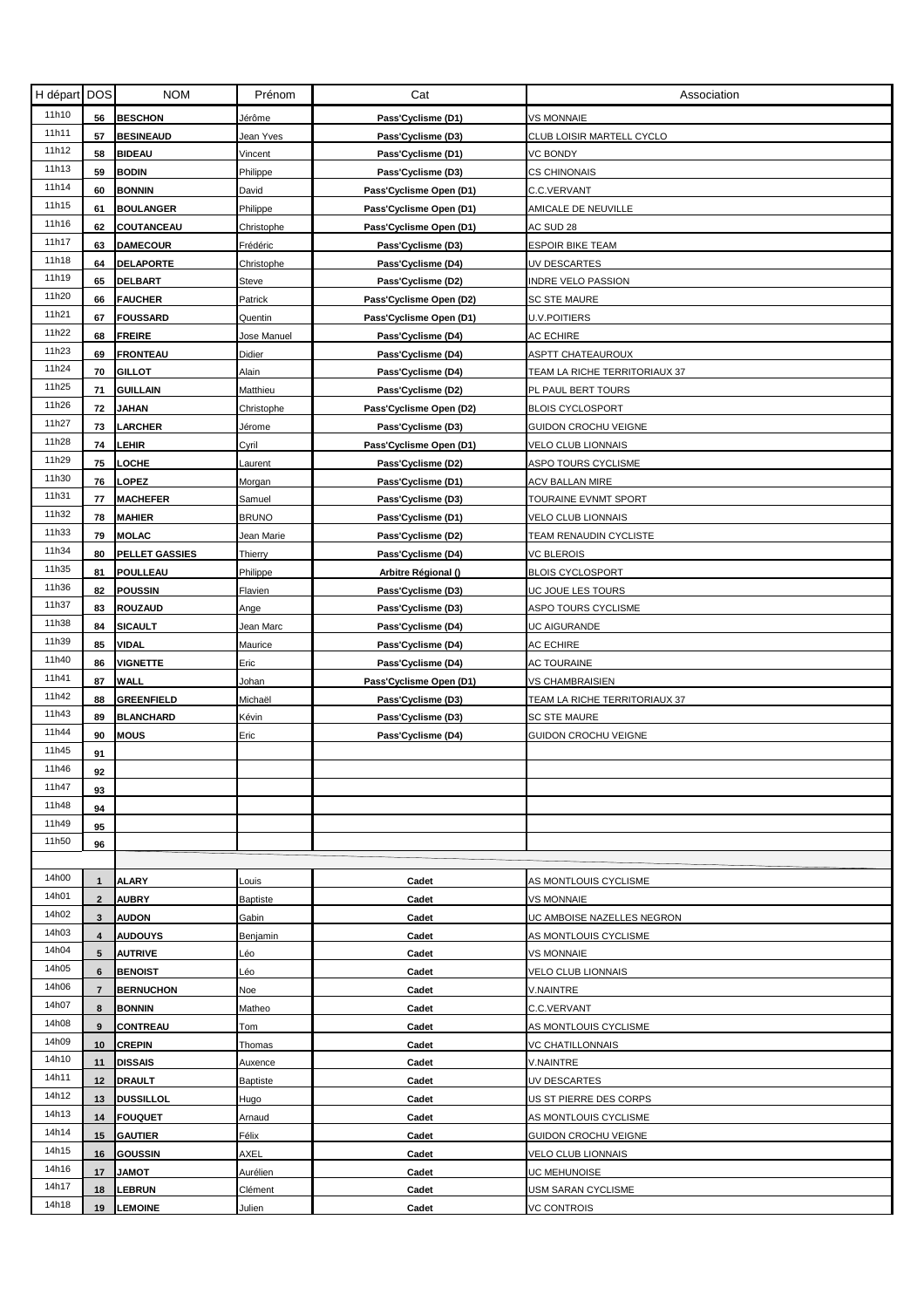| H départ      | <b>DOS</b> | <b>NOM</b>          | Prénom          | Cat                     | Association                     |
|---------------|------------|---------------------|-----------------|-------------------------|---------------------------------|
| 14h19         | 20         | <b>LOMBARD</b>      | Paulin          | Cadet                   | <b>CG ORLEANS LOIRET</b>        |
| 14h20         | 21         | LOUVEAU             | Kévin           | Cadet                   | UC AMBOISE NAZELLES NEGRON      |
| 14h21         | 22         | <b>MAUPAS</b>       | Guillaume       | Cadet                   | AS MONTLOUIS CYCLISME           |
| 14h22         | 23         | <b>NIVET</b>        | Enzo            | Cadet                   | <b>CRAC TOURAINE</b>            |
| 14h23         | 24         | ORILLARD            | Mathieu         | Cadet                   | <b>VELO CLUB LIONNAIS</b>       |
| 14h24         | 25         | <b>PAPIN</b>        | Titouan         | Cadet                   | BEAUPREAU VELO SPORT            |
| 14h25         | 26         | <b>ROCHET</b>       | <b>Baptiste</b> | Cadet                   | VC CHATILLONNAIS                |
| 14h26         | 27         | <b>ROGUET</b>       | Jules           | Cadet                   | AS MONTLOUIS CYCLISME           |
| 14h27         | 28         | TRANCHANT           | Valentin        | Cadet                   | AVENIR CYCLISTE CHATELLERAUDAIS |
| 14h28         | 29         |                     |                 |                         |                                 |
| 14h29         | 30         |                     |                 |                         |                                 |
| 14h30 à 14h34 |            |                     |                 |                         |                                 |
| 14h35         | 31         | <b>PAROT</b>        | Danièle         | Pass'Cyclisme (D1)      | <b>AC BAS-BERRY</b>             |
| 14h36         | 32         | CHAMPALOU           | _ucie           | 3ème Catégorie          | CG ORLEANS LOIRET               |
| 14h37         | 33         | WIEL                | Jade            | Junior (Junior) F       | VC MORTEAU MONTBENOIT           |
| 14h38         | 34         | <b>DUCHESNE</b>     | Pascaline       | 3ème Catégorie          | VS CHARTRAIN                    |
| 14h39         | 35         | <b>DUSSILLOL</b>    | Léa             | Junior (Junior)         | US ST PIERRE DES CORPS          |
| 14h40         | 36         | <b>LE NET</b>       | Marie           | Junior (Junior) F       | <b>VC PONTIVIEN</b>             |
| 14h41         | 37         | <b>FOUQUET</b>      | Léa             | Junior (Junior)         | AS MONTLOUIS CYCLISME           |
| 14h42         | 38         | <b>JAMONEAU</b>     | Steffi          | 3ème Catégorie          | VC LUCEEN                       |
| 14h43         | 39         | <b>PITARD</b>       | LEA             | Junior (Junior)         | LAVAL CYCLISME 53               |
| 14h44         | 40         | LABOUS              | Juliette        | 1ère Catégorie F        | VC MORTEAU MONTBENOIT           |
| 14h45         | 41         | <b>HOEBANCKX</b>    | Thérésa         | 1ère Catégorie          | <b>VC AIGLON</b>                |
| 14h46         | 42         | <b>BORRAS</b>       | Marion          | 1ère Catégorie          | V.C. ST JULIEN EN GENEVOIS      |
| 14h47         | 43         | <b>CORDON RAGOT</b> | Audrey          | 1ère Catégorie F        | VC PAYS DE LOUDEAC              |
| 14h48         | 44         |                     |                 |                         |                                 |
| 14h49         | 45         |                     |                 |                         |                                 |
| 14h50         | 46         | ZOLLI               | Christophe      | Pass'Cyclisme Open (D1) | <b>VS MONNAIE</b>               |
| 14h51         | 47         | <b>APPLINCOURT</b>  | Maxime          | 3ème Catégorie          | AVENIR CYCLISTE CHATELLERAUDAIS |
| 14h52         | 48         | CHAPIN              | Cédric          | 3ème Catégorie          | GUIDON CROCHU VEIGNE            |
| 14h53         | 49         | <b>BENOIST</b>      | Valentin        | 3ème Catégorie          | UV DESCARTES                    |
| 14h54         | 50         | <b>BEUCHER</b>      | Damien          | 3ème Catégorie          | CAM BORDEAUX                    |
| 14h55         | 51         | <b>BOLOCH</b>       | Maxime          | 3ème Catégorie          | EC MONTEBOURG                   |
| 14h56         | 52         | <b>BOURGEOIS</b>    | Valentin        | 3ème Catégorie          | <b>JC ORLEANS</b>               |
| 14h57         | 53         | <b>BRARD</b>        | Romain          | 3ème Catégorie          | GUIDON CROCHU VEIGNE            |
| 14h58         | 54         | <b>BRET</b>         | Romain          | 3ème Catégorie          | <b>U.V.POITIERS</b>             |
| 14h59         | 55         | <b>CANTET</b>       | SIMON           | 3ème Catégorie          | VELO CLUB LIONNAIS              |
| 15h00         | 56         | <b>CHILLOU</b>      | Alexandre       | 3ème Catégorie          | UV DESCARTES                    |
| 15h01         | 57         | <b>DELAFORGE</b>    | Anthony         | 3ème Catégorie          | <b>CAM BORDEAUX</b>             |
| 15h02         | 58         | <b>DUGUET</b>       | Alexandre       | 3ème Catégorie          | GUIDON CROCHU VEIGNE            |
| 15h03         | 59         | <b>GAUGAIN</b>      | JULIAN          | 3ème Catégorie          | <b>CS FLECHOIS</b>              |
| 15h04         | 60         | <b>MENARD</b>       | PIERRICK        | 3ème Catégorie          | VELO CLUB LIONNAIS              |
| 15h05         | 61         | <b>MONTIER</b>      | Pascal          | 3ème Catégorie          | VC ROUEN 76                     |
| 15h06         | 62         | <b>PLANTEUREUX</b>  | Yannick         | 3ème Catégorie          | VT TRANZAULT                    |
| 15h07         | 63         | LACAINE             | Sébastien       | 3ème Catégorie          | GUIDON CROCHU VEIGNE            |
| 15h08         | 64         | <b>RABOT</b>        | Guillaume       | 3ème Catégorie          | UC JOUE LES TOURS               |
| 15h09         | 65         | <b>TAHIR</b>        | Zinedine        | 3ème Catégorie          | PARISIS A.C. 95                 |
| 15h10         | 66         | VIALADE             | Thibault        | 3ème Catégorie          | AS CHELLES                      |
| 15h11         | 67         | WASTIAUX            | Jessy           | 3ème Catégorie          | VS ST CYRIEN                    |
| 15h12         | 68         | <b>GROLLEAU</b>     | Maxime          | 3ème Catégorie          | V.C.LOUDUN                      |
| 15h13         | 69         |                     |                 |                         |                                 |
| 15h14         | 70         |                     |                 |                         |                                 |
| 15h15         | 71         | MITCHOVITCH         | Valentin        | Junior (Junior)         | JS ST PIERRE DES CORPS          |
| 15h16         | 72         | <b>AUBRY</b>        | LAURIAN         | Junior (Junior)         | VC CHATEAU GONTIER              |
| 15h17         | 73         | <b>BOGACZ</b>       | ANTONIN         | Junior (Junior)         | ANGERS CYCLISME                 |
| 15h18         | 74         | <b>DEVANNE</b>      | Antoine         | Junior (Junior) F       | CYCLISME REGION POUZAUGES       |
| 15h19         | 75         | <b>GIRARD</b>       | Damien          | Junior (Junior)         | TEAM PELTRAX - CSD              |
| 15h20         | 76         | <b>GRONDIN</b>      | Donavan Vincent | Junior (Junior)         | TEAM 94 CYCLING                 |
| 15h21         | 77         | <b>HERISSE</b>      | Joseph          | Junior (Junior)         | GUIDON CROCHU VEIGNE            |
| 15h22         | 78         | LAMY                | Florian         | Junior (Junior)         | INDRE VELO PASSION              |
| 15h23         | 79         | <b>MARZAIS</b>      | Alix            | Junior (Junior)         | PL PAUL BERT TOURS              |